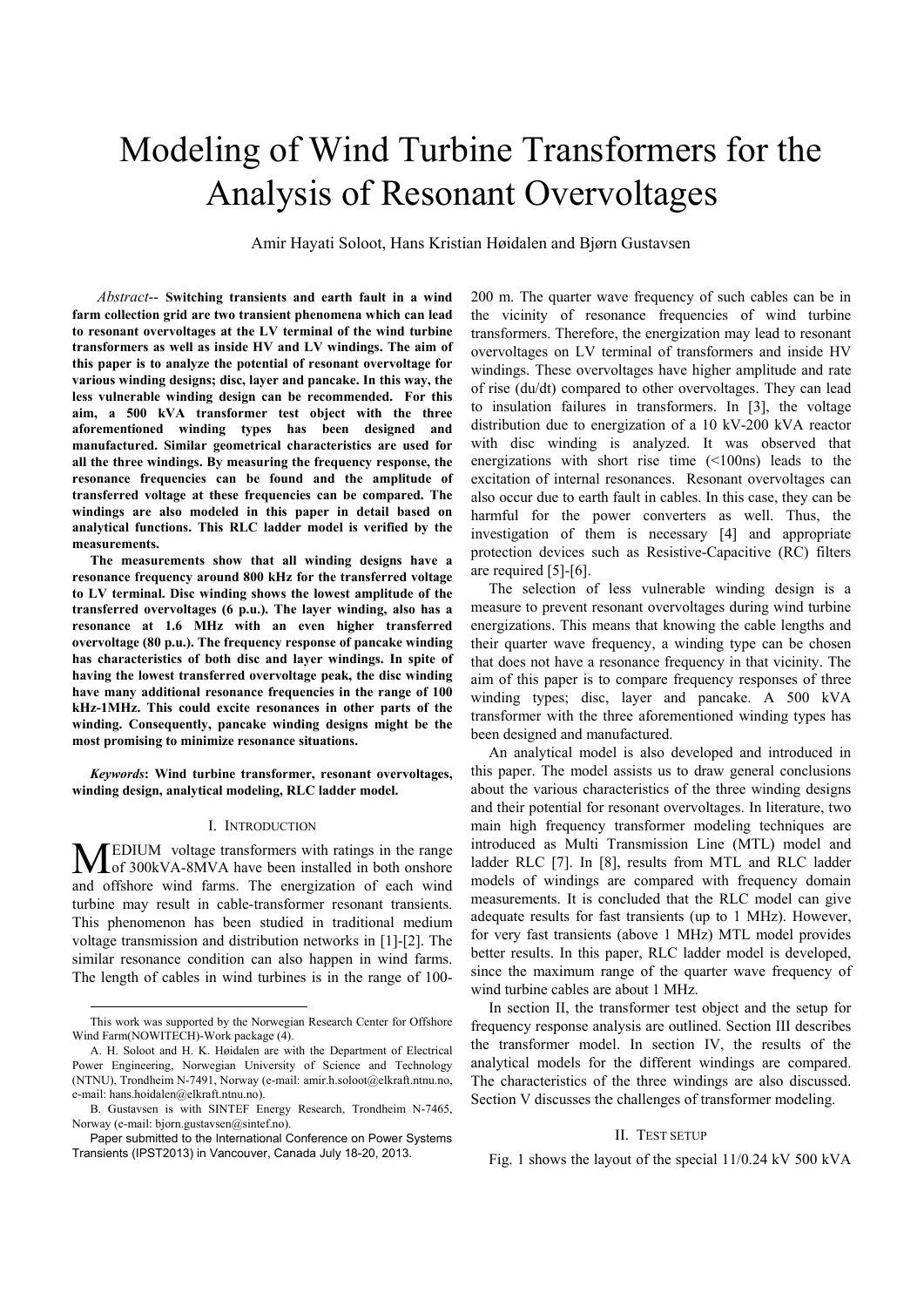transformer which is designed and produced to enable comparison of the frequency response of the three different winding designs. The core and the windings are fully paper insulated and out of tank during the measurements. The LV and HV neutrals are grounded together and connected to the core with 2 cm wide braided aluminum wire.



As shown in Fig. 1, the transformer consists of a layer winding on the left limb, a pancake winding on the middle and a disc winding on the right limb. To compare the frequency response of the windings, design parameters are kept as identical as possible:

- The number of turns in HV and LV windings and rated voltage ratio are the same for the winding designs.
- The winding frame, i.e. axial winding height and radial width, is approximately the same for the windings.
- The layer winding has aluminum wire and the others have copper wires. The conductor cross section is such that the DC resistance of the windings becomes similar.
- LV windings are all aluminum foil with the same geometrical designs and insulation materials.

The frequency responses of transferred voltages to LV terminals is measured from 1 kHz to 10MHz with Agilent network analyzer E5061B and normal oscilloscope probes with x10 attenuation. For measuring the input impedance of HV and LV windings, the current probe FLUKE PM6306 is used, which has low and acceptable error  $(\leq 10\%)$  in frequency range 1kHz-1MHz. Therefore, the results for input impedance will be shown in this frequency range in the next section.

### III. TRANSFORMER MODEL

 The three winding types; disc, pancake and layer windings and the LV foil winding are represented by RLC ladder model in this paper. This requires calculation of inductance, capacitance and resistance matrices to obtain the input impedance of HV and LV windings and consequently the transferred voltage from HV to LV. The accuracy of the model mainly depends on the level of discretization chosen for the windings. High discretization increases the calculation time. The procedure for the calculation of RLC parameters is explained here for layer winding. It is generally similar for the other windings with only topological adjustments.

Let us consider *nu* number of units in each layer of HV layer winding. *nH* is the number of HV layers and therefore  $nu \times nH$  is the total number of units. Besides, the LV foil winding has *nL* layers, and we take each layer as one unit. The total order of *R*, *L*, *C* and *G* matrices becomes  $m=nL+nu\times nH$ .

Performing the Kirchhoff's Voltage Law (KVL) and Kirchhoff's Current Law (KCL) for all units results in (1) and (2), respectively. In Appendix, KCL and KVL for an arbitrary unit, *i*, is performed.

$$
[A]_{m \times m} [V]_{m \times 1} =
$$
  
\n
$$
[[R]_{m \times m} + j2\pi f [L]_{m \times m}) [I_b]_{m \times 1}
$$
\n(1)

$$
[I]_{m \times 1} - [A]_{m \times m}^{t} [I_b]_{m \times 1} =
$$
  
( $[G]_{m \times m} + j2\pi f [G]_{m \times m} [V]_{m \times 1}$  (2)

Matrices  $V$ ,  $I$  and  $I<sub>b</sub>$  representing nodal voltages, injected nodal currents, the currents of inductive branches, respectively. *A* is a connectivity matrix describing the topology and linking branches and nodal quantities. The diagonal elements in *A* matrix are equal to 1 and sub-diagonal elements are equal to -1 and the rest is zero. Exceptionally, the first row and the row number *nL+*1, which are for first units in LV and HV winding respectively, have only the diagonal element, since the other nodes of these units are grounded.

The nodal admittance matrix *Y* can be calculated by reforming (1) to obtain  $I<sub>b</sub>$  based on *V* and inserting this in (2). This gives (3).

$$
[I] = [Y][V] \tag{3}
$$

$$
[Y] = [G] + j2\pi f[C] + [A]^t([R] + j2\pi f[L])^{-1}[A]
$$

Since all of the *R*, *L*, *C* and *G* matrices are symmetrical, the admittance matrix also becomes symmetrical. To obtain the equation for the transferred voltage to LV, impedance matrix, *Z*, should be calculated from (3) by inverting *Y.* Since only the last element of the *I* vector is none-zero due to the connection of last unit to the HV terminal, the last column of *Z* multiplies with the terminal current,  $I_m$  and gives the nodal voltage in (4). Therefore, transferred voltage to LV terminal is according to (5).

$$
[Z(:,m)]I_m = [V] \tag{4}
$$

$$
V_{LV}/V_{HV} = Z(nL, m)/Z(m, m) \tag{5}
$$

In the following subsections, the process for calculation of the *R*, *L, C* and *G* matrices are explained.

## *A. Calculation of R and L matrices*

The analytical method [9]-[10] for computing the self and mutual impedance is based on the equations (12)-(15) in the Appendix. In addition, the internal conductor resistance is added to diagonal elements of *R* matrix, since Wilcox formulas only consider the core effect on the resistance matrix. In this paper, an analytical equation for the consideration of skin and proximity effects is applied for the calculation of internal conductor resistances [11] in both LV and HV winding: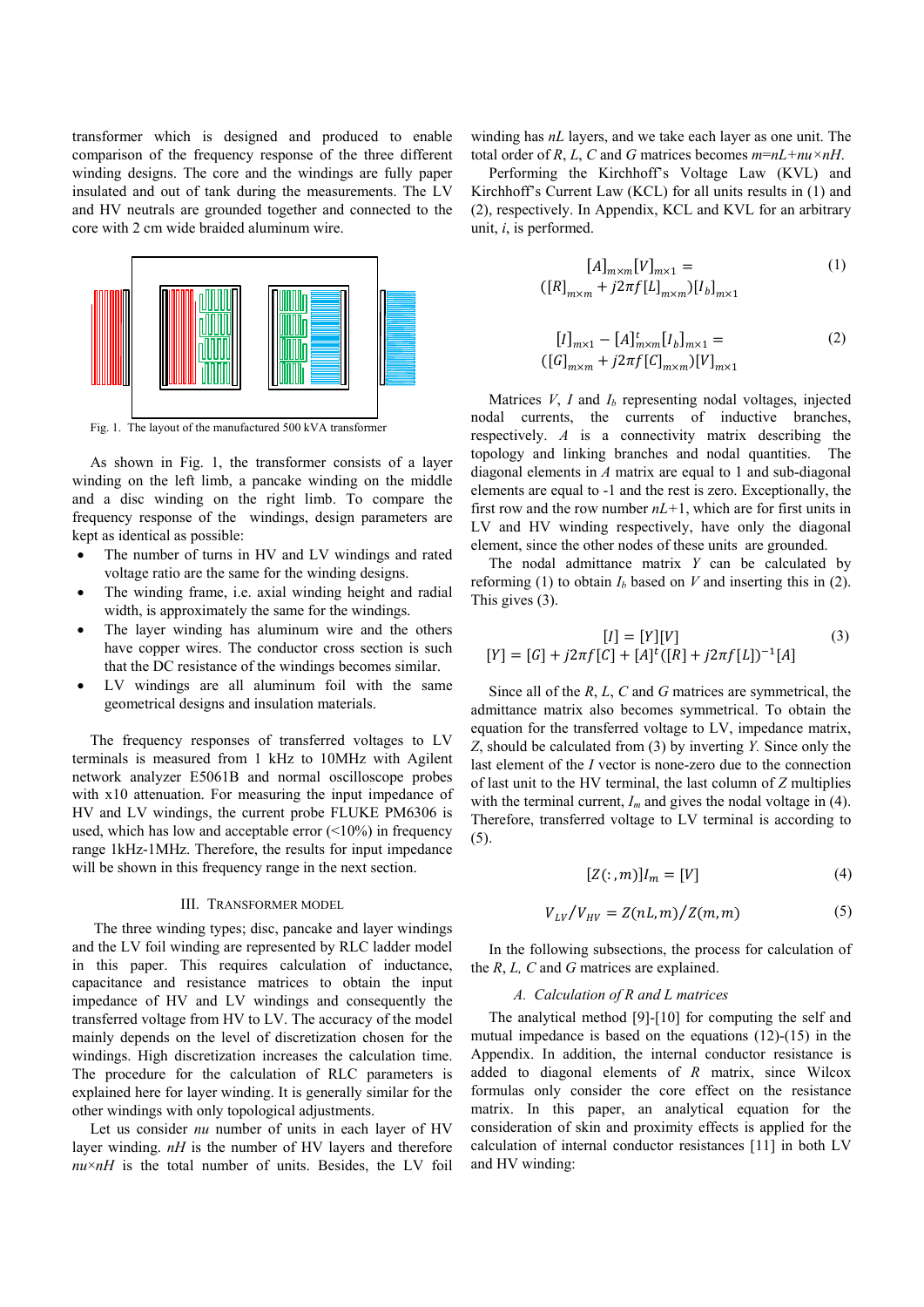$$
R_{LV}(n) = Re\{\frac{\pi D(n)\gamma}{2\sigma h} \left[\coth(\gamma w)\left(2n^2 - 2n + 1\right) - \frac{\left(2n(n-1)\right)}{\sinh(\gamma w)}\right]\}
$$
\n
$$
\gamma = \frac{1+i}{\delta} \sqrt{\eta} = (1+i)\left(\sqrt{\pi \mu_0 \sigma f}\right) \sqrt{\frac{h}{p}}
$$
\n(6)

In  $(6)$ , the layer number is symbolized with *n*. The diameter of  $n^{\text{th}}$  layer is  $D(n)$ . The conductor height and width are *h* and *w*, respectively. The skin depth in each conductor is shown with  $\delta$  and is related to its conductivity,  $\sigma$ , frequency, *f*, and its permeability,  $\mu = \mu_0$ . The conductor height plus its insulation height is  $p$ . The ratio of  $h$  to  $p$  is called porosity factor, *η*. For LV foil winding, *η* is one with good approximation. For HV pancake and layer winding, 0.9< *η<*1*.* While for disc winding, it is  $0.7 < \eta < 0.9$ . Since, the inter disc insulations increase the insulation height.

## *B. Calculation of C matrix*

The diagonal elements of *C* matrix are the sum of capacitances connected to each unit. While the off diagonal elements are all negative and equal to the capacitance between the unit which has the row number and other units. It is obvious that there are many zero elements in *C* matrix, since each unit has just capacitive coupling with four other units, e.g. in layer winding the two adjacent units in the same layer, one unit in layer before and one unit in layer after. The capacitance between adjacent units is calculated based on (7),

$$
C_{ij} = \varepsilon_0 \varepsilon_r \frac{\pi D(T+t)}{t} \tag{7}
$$

The permittivity of vacuum and the relative permittivity of the insulation between units are shown with  $\varepsilon_0$  and  $\varepsilon_r$ , respectively. *D* is the average diameter of two adjacent units. *T* is unit height if units are in adjacent layers or unit thickness if they are next to each other in one layer. The insulation thickness is shown with *t*. The fringing effect, which is the increment of the capacitances due to curvature of electric field lines in the edge of conductor, is considered by adding *t* to *w* [12].

## *C. Calculation of G matrix*

The conductivity matrix, *G*, is calculated based on conductance of insulations between units. The insulation conductance is related to its capacitance and dissipation factor (*tanδ*).

$$
G_{ij} = 2\pi f \tan \delta C_{ij} \tag{8}
$$

Similar to *C* matrix, the diagonal elements on *G* matrix are the sum of conductance connected to each unit. While the off diagonal elements are all negative and equal to the conductance between the unit which has the row number and other units. It should be mentioned that  $tan\delta$  in (8) is also

frequency, moisture and temperature dependent and has important effect for high frequency transformer model above 100 kHz [13]. Therefore, accurate modeling really necessitates obtaining the frequency dependency of all insulations; the ones between LV foils, HV units, between LV and HV, LV to ground and HV to ground. In this paper, we used an approximated equation, (9), for all the insulation dissipation factors [14],

$$
\tan(\delta) = (1.082 \times 10^{-8}) \cdot 2\pi f + 5.0 \times 10^{-3} \tag{9}
$$

#### IV. MODEL VERIFICATION AND WINDING COMPARISON

The results of modeling the three windings are brought in this section and compared with measurements. Besides, considerations for the energization of wind farms are given.

# *A. Layer winding*

In Figs. 2 and 3, the input impedance of HV layer winding and the LV foil winding are shown. It can be observed that the calculations follow the decreasing trend of the measurement for Layer winding in both HV and LV windings.



Fig. 2. HV input impedance for layer winding

The shortcoming of the model is that the second resonance frequency (10kHz) is not represented. Besides, the amplitude of model response for LV winding (Fig. 3) at  $f=1$  MHz is higher than measurement.



The induced voltage on the LV terminal calculated by (5) is compared with measurements in Fig. 4. The frequency range is now extended to 10 MHz, since the voltage probes are accurate also above 1MHz. Although quarter wave frequency of wind park feeder cables rarely can be in this range, close-up ground faults can give oscillations with such high frequencies.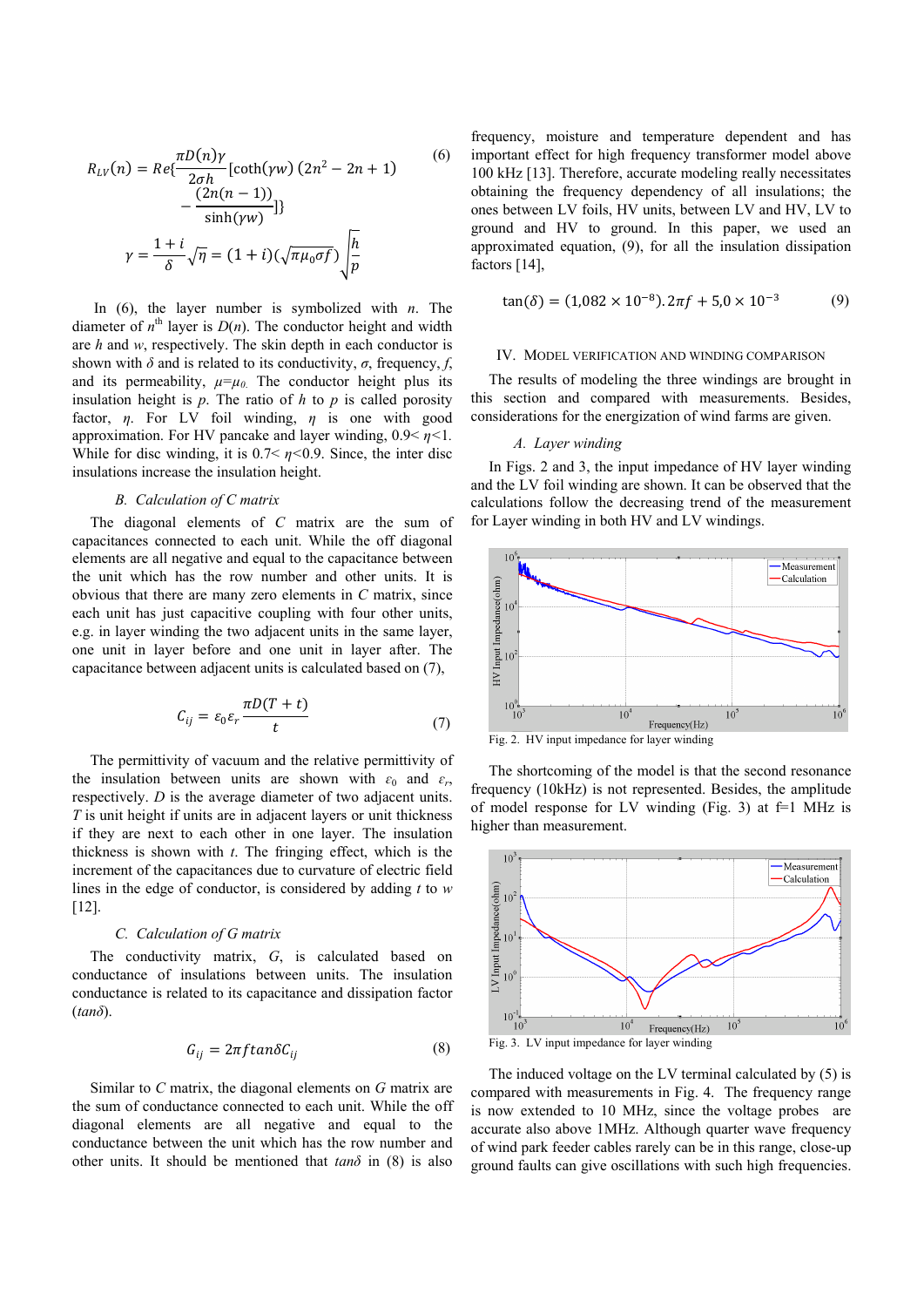This also gives an opportunity to test the analytical model at higher frequencies.

As it can be seen in Fig. 4, the model results are in good agreement with measurements for f<1MHz. But, for f>1MHz, it only follows the decreasing trend of the measurements. The dominant resonance frequency in 1.6 MHz is not well represented. This will be discussed in detail in discussion section.



Fig. 4. Transferred voltage from HV to LV for layer winding

# *B. Disc winding*

In Figs. 5 and 6, the input impedance of HV disc winding and its LV foil winding are shown. One weakness for the calculations for the disc winding is the shift in the LV input impedance for f>20kHz.





The induced voltage to LV terminal is compared with measurements in Fig. 7 for the disc winding. The model response follows the trend of measurement and represents some of the resonance frequencies and especially the dominant one. Comparing Fig. 7 and Fig. 4, it can be seen that the amplitude of transferred voltage to LV at 800 kHz, which

is the common resonance frequency and the dominant one for disc winding, is much lower for the disc winding. Despite that, the disc winding has many resonance frequencies around 100 kHz, while layer winding has most of its resonance frequencies above 1MHz. The resonance frequencies of disc winding are in the range of quarter wave frequency of typical wind turbines. They can be amplified inside HV or at LV windings. Therefore, there can be high potential of internal resonant overvoltages.



Fig. 7. Transferred voltage from HV to LV for disc winding

# *C. Pancake winding*

In Figs. 8 and 9, the input impedance of HV pancake winding and its LV foil winding are illustrated. Compared to disc winding, the frequency shift in the LV model response is smaller but still present.





Fig. 9. LV input impedance for pancake winding.

The induced voltage to the LV terminal is compared with measurements in Fig. 10. It seems that, the model results can not represent the amplitude of measurement near 800 kHz. Comparing measurement results for the transferred voltage to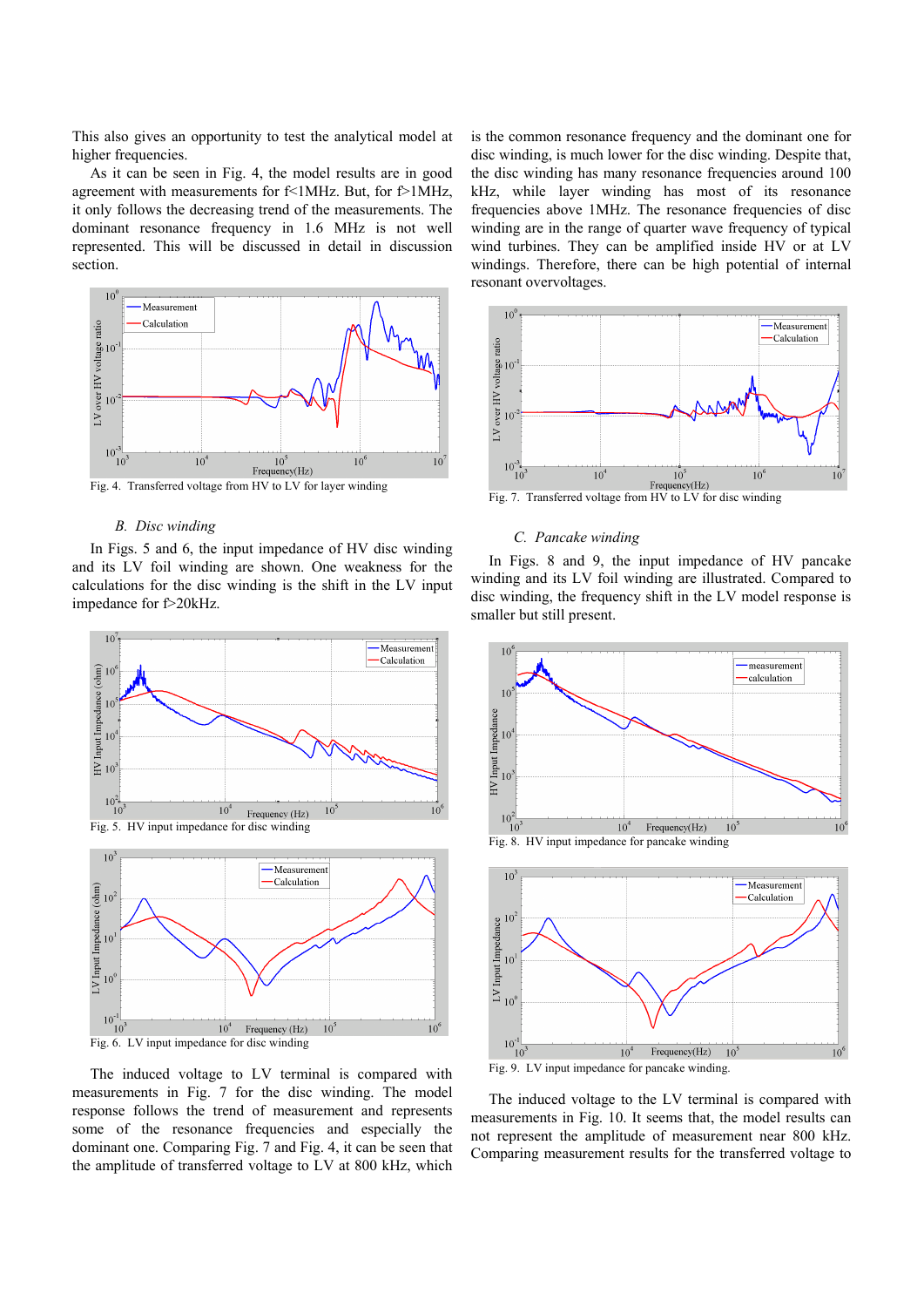LV for the three windings in Fig. 11, the trend of the frequency response around 800 kHz for the pancake winding is similar to the disc winding, while the amplitude of the transferred voltage is in the range of the layer winding.



It can be concluded that if the quarter wave frequency of feeder cables is lower than 800 kHz, pancake and layer windings may be the less vulnerable winding for internal resonant overvoltages. Meanwhile, pancake winding has the advantage of repair easiness. For example, the pancake winding here has four coils. If any internal insulation failure happens in any coils, it can be easily replaced. This feature is prominent for offshore wind farms, where long distance from shore and accessibility challenges requires maintenance-free or easy repairing components.



#### V. DISCUSSION

The white box models; RLC ladder model and MTL model require precise geometrical data and material property of the transformer under study. In this work, we designed and produced this 500 kVA transformer. Therefore, detailed geometrical design data are available. Most of coil, core, and insulation material property are also known. However, the detailed frequency dependency of the dissipation factors (tanδ) of all transformer insulators, which is needed for accurate modeling, especially  $f > 1$  MHz is not available. Therefore, equation (9) from literature is just included for all transformer insulations.

The next issue to be discussed is the analytical calculation of internal conductor resistance, which is one part of selfresistance. The other part is the self-resistance due to the core and is calculated by Wilcox formula. Fig. 12 shows the total self-resistance of LV foil associated with disc winding according to the proposed model. The black solid line represents self-resistance due to core skin effect. The dashed line shows the internal conductor resistance based on (6). The dashed-dotted line is the internal conductor resistance only due to skin effect [15].



Fig. 12. The comparison of different resistances in LV winding with total resistance.

It can be found that total resistance is dominantly affected by proximity effect for f>4MHz. Ignoring the proximity effect in the model and including just skin effect by the analytical formula in [15] leads to resonance frequencies, around 100 kHz, with quite high amplitudes for the transferred voltage to LV in layer winding (see Fig. 13). The internal conductor resistance becomes two orders of magnitude lower for 10 kHz<f<1MHz by ignoring proximity. The calculation results for transferred voltage in this case has poor agreement with measurement for 50 kHz<f<500kHz.



Fig. 13. Transferred voltage from HV to LV for layer winding. Proximity effect ignored in the calculations.

#### VI. CONCLUSIONS

In this paper, the frequency response of layer, pancake and disc winding types are studied with focus on resonant overvoltages in wind turbines. A special 500 kVA transformer with three different winding designs is produced and used as test object. The frequency responses of input HV impedance, input LV impedance and transferred voltage to LV are measured. Analytical RLC model of the windings is proposed in this paper and compared with measurements. The calculations show that the following characteristics of the windings are represented in good qualitative agreement with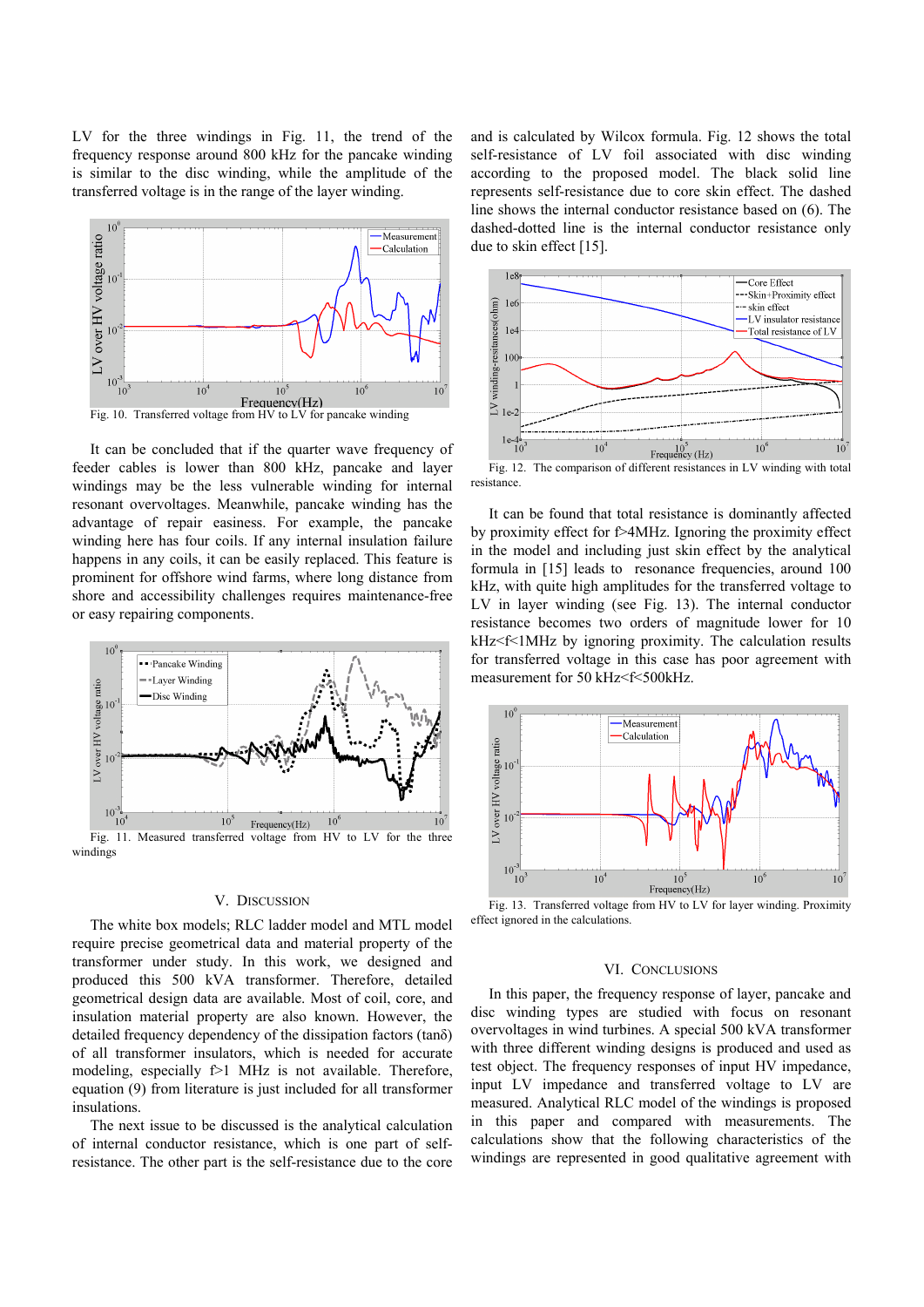measurements:

- 1- The general trend of the frequency response for the windings, i.e. the range of amplitude for input impedance and voltage ratio
- 2- The decreasing trend of HV input impedance.
- 3- The resonance frequencies of HV and LV input impedances in the range of 10kHz-1MHz.
- 4- The dominant resonance frequency of transferred voltage to LV for disc and pancake winding (800 kHz). This frequency is also critical for layer winding.

The shortcomings of the model can also be listed as:

- 1- The second resonance frequency (=10kHz) of the input impedance of the HV and LV windings is not represented. It can be due to flux linkage of other windings via core.
- 2- There is a frequency shift between impedance measurements and calculations.
- 3- The model cannot represent the voltage ratio measurements for f>1MHz. It can be due to inaccuracy in measurements due to effect of leads, inaccuracies in the proximity effect or dissipation factors (tanδ) formulas.

In fact, the qualitatively good agreement of the calculation model assists us to study the internal overvoltages in future work. It can assist wind turbine operators to energize wind turbines with lower risk of resonant overvoltage. The least vulnerable winding design seems in this case to be the pancake winding. Its modular design makes it also easier to repair compared to the two other winding types.

# VII. APPENDIX

## *A. KCL and KVL for an arbitrary unit*

Figure 14 shows an arbitrary unit, *i*, in HV winding and its adjacent unit. Performing KVL in this unit gives,

$$
V_i - V_{i-1} = z_{i,i}I_b(i) + z_{i,i-1}I_b(i-1) +
$$
  

$$
z_{i,i+1}I_b(i+1) + z_{i,m}I_b(m) + z_{i,n}I_b(n) + \cdots
$$
 (10)

Mutual impedance of the unit *i* with other units is calculated by means of  $(12)$ . Self-impedance,  $z_{ij}$ , is calculated by adding the internal resistance (6) to (12). Writing KVL for all units in LV and HV result in (1).

To perform KCL, an injected nodal current, *I,* is connected to node *i* (see Fig. 14). The sum of all branch currents is equal to *I*.

$$
I = I_b(i) - I_b(i + 1) +
$$
  
\n
$$
(G(i, i - 1) + j2\pi fC(i, i - 1))(V(i) - V(i - 1)) +
$$
  
\n
$$
(G(i, i + 1) + j2\pi fC(i, i + 1))(V(i) - V(i + 1)) +
$$
  
\n
$$
(G(i, m) + j2\pi fC(i, m))(V(i) - V(m)) +
$$
  
\n
$$
(G(i, n) + j2\pi fC(i, n))(V(i) - V(n))
$$
\n(11)

 $)$ 



Fig. 14. The layout of unit *i*, an arbitrary unit in HV windings

 Writing KCL for all units in LV and HV and doing simple mathematical manipulation result in (2). Besides, equation (11) shows that the summation of all adjacent capacitors of unit *i* come into the diagonal element of *C* matrix. Since they are all multiplied to *V(i)*.

## *B. Computation of the self and mutual impedance*

Figure 15 shows two arbitrary units around the core. Assuming the core as a solid magnetic material with  $\mu_z$  in the axial direction,  $\mu_r$  in the radial direction and an isotropic resistivity  $\rho$ , equations (12)-(15) describe the mutual impedance between these two units [9].



Fig. 15. Dimensions of two arbitrary units for the calculation of self and mutual impedances.

$$
z_{kl} = sL_{kl} + z_{1(kl)} + z_{2(kl)} \tag{12}
$$

$$
L_{kl} \cong \mu_0 N_k N_l \sqrt{ra} \frac{2}{p} \left[ \left( 1 - \frac{p^2}{2} \right) K(p) - E(p) \right]
$$
 (13)

$$
z_{1(kl)} = sN_k N_l \frac{\pi b^2}{\lambda} \left\{ \frac{2\mu_z I_1(mb)}{mb I_0(mb)} - \mu_0 \right\}
$$
(14)